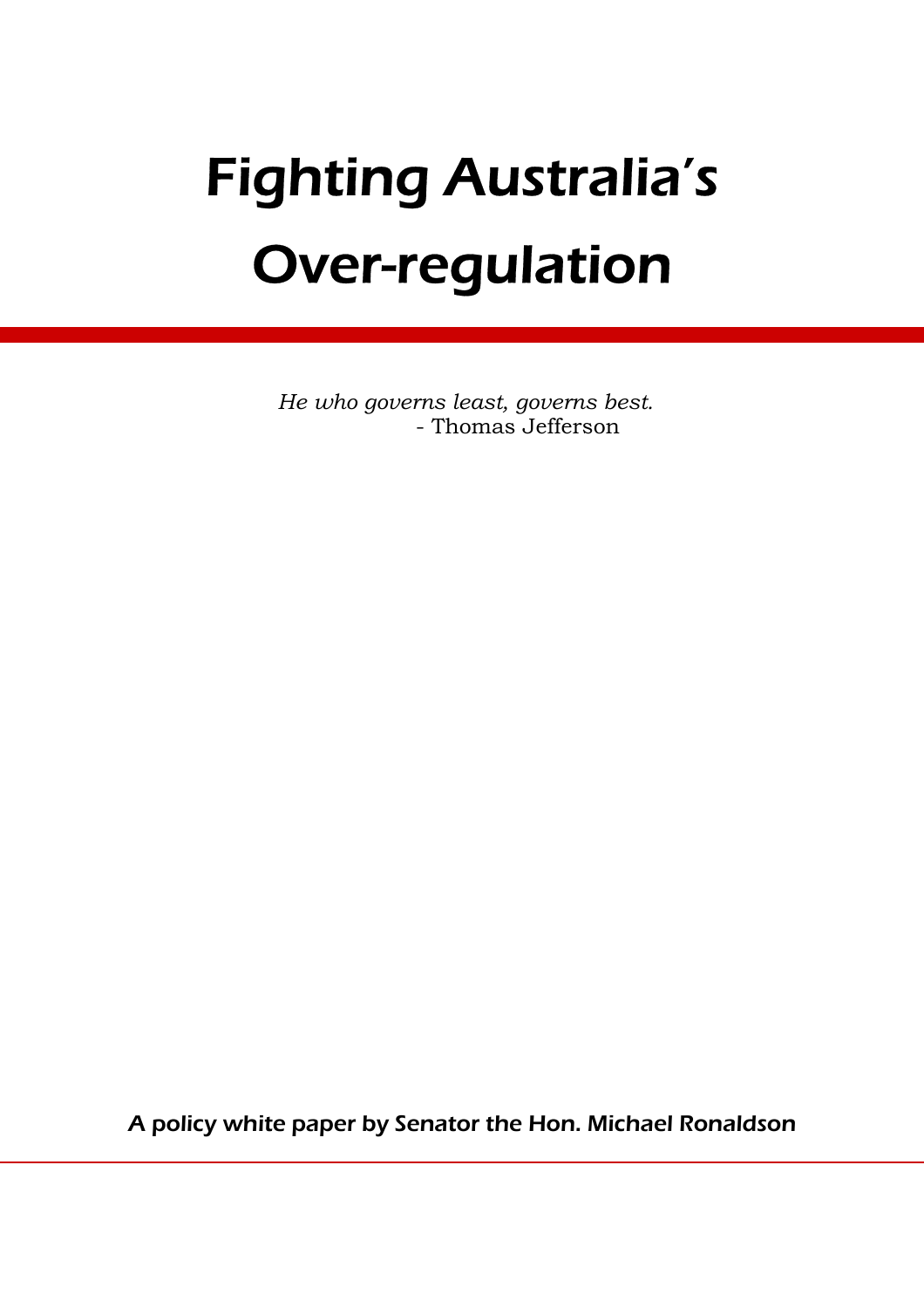Red tape is a hidden tax. Australian individuals, families, communities and businesses are drowning in a sea of acts of parliament, delegated legislation, forms, non-essential procedures, licences, cumbersome judicial interpretations, rules, regulations and administrative policy.

By its very nature, government power creates transactional and compliance costs. As government assumes responsibility for and control over more and more facets of our society, the more the autonomy and independence of the individual is diminished.

However, the sheer volume of legislation and delegated legislation is now mind-boggling.

As you can see from the chart below, the increase in pages of legislation and delegated legislation or regulations over the 30 years from 1970 to 2000 is breathtaking. $<sup>1</sup>$ </sup> Over the 30 years, an extraordinary 104,729 pages of Federal Legislation were complemented by 64,605 pages of Regulations.

The worst year in the time series was 1999, in which 13,017 pages of rules and regulations were passed, an increase of over 800% on the mere 1,579 pages in 1970. In that same year of 1999, House and Senate Hansard – which is now admissible under extrinsic evidence rules to help interpret these statutes – mounted to a further 21,352 pages.



This chart does not even consider the prodigious volumes of rules created by the eight State and Territory Governments or the rules promulgated by the 6,600 elected councillors in 722 Local Governments. Together, the State and Commonwealth

Parliaments added 33,000 pages in new laws, rules and regulations in 2003.<sup>2</sup> Indeed the Queensland State Government alone under Peter Beattie nearly matches the Commonwealth contribution to red tape.<sup>3</sup>

3. 3. 8,700 pages in 2003 alone.

<sup>1.</sup> In 2001 the published volumes of Commonwealth Acts and Statutory Rules stopped consecutive pagination, and I could not in all good faith spend taxpayer-funded time counting up the number of pages after that date!

<sup>2.</sup> Business Council of Australia, *Business Regulation Action Plan for Future Prosperity*, 23 May 2005.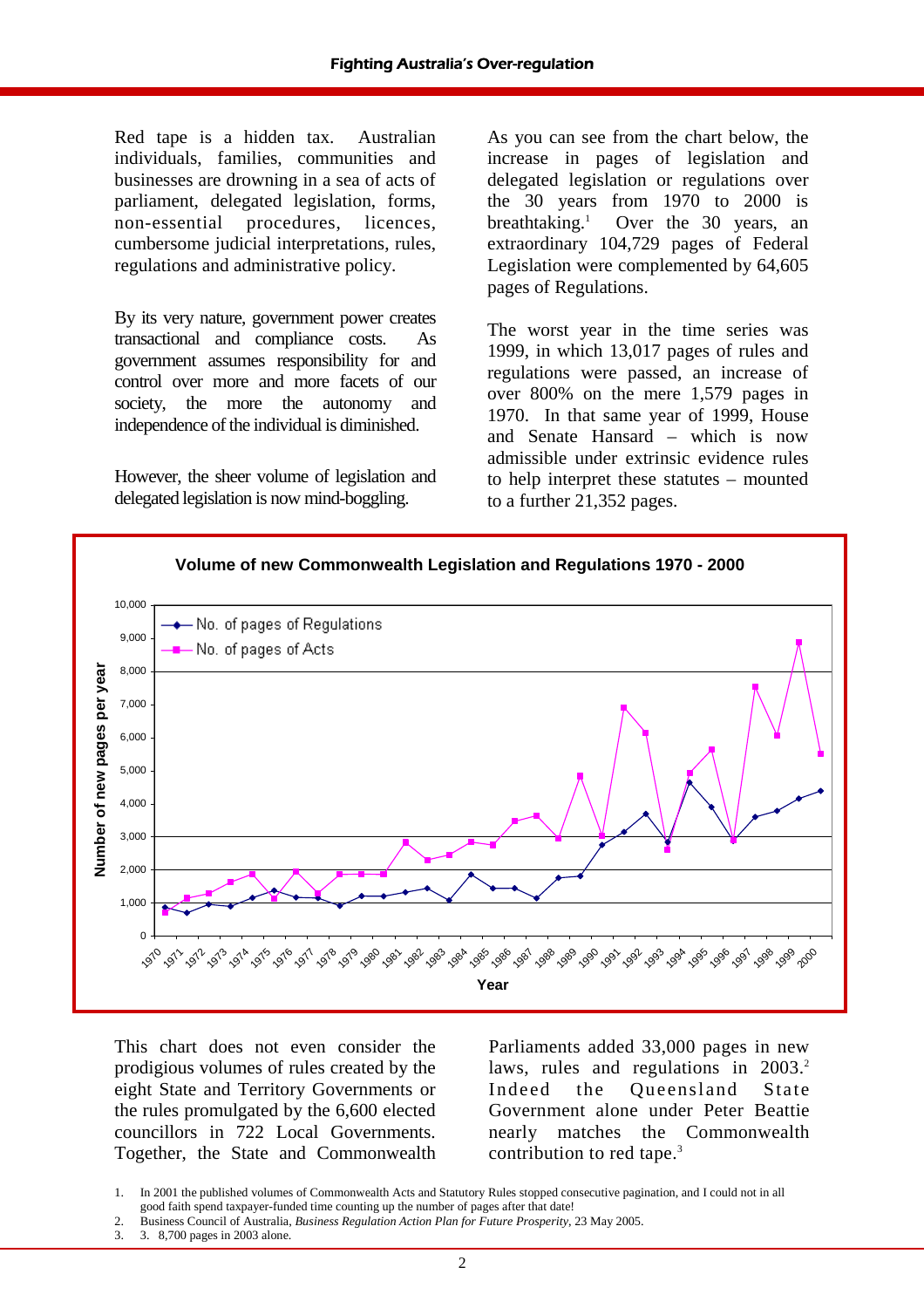In New South Wales there are 5,500 local planning instruments across 152 local councils, with, "3,100 zones and 1,700 definitions of parks, hospitals and roads."4

In fact, the only reason that the State Governments have not been subject to an even more embarrassing chart to the one above is because it is much harder to work out exactly the quantum of State Regulations – the situation is so bad, nobody is bothering to count.

If you view my page-counting as too simplistic an approach, then a consideration of the number of regulations is no more edifying. In 1971 the Commonwealth Senate Standing Committee on Legal and Constitutional Affairs examined 284 rules, regulations, ordinances and other instruments.

By 1991-1992 the number of rules, regulations, ordinances and other instruments considered by the same committee was 1,562.<sup>5</sup> By 2003-2004 the number of Commonwealth Government regulations (excluding other instruments) was 1,700 (and I would note that each regulation is on average much longer than they were in 1971!).

License fees are both a direct and indirect cost on individuals and business. The ability for some agency or entity other than Parliament to "prescribe" (fees, regulations, etc) appears around some 5,390 individual times in Australian State and Federal legislation.

The move to automatically index fees and charges (without a corollary indexing of tax rates) is even more concerning. For example, in 2003, the Bracks Government indexed 112 state fees and charges – meaning an automatic increase for all Victorians, every year.

This indexing was not matched with an indexing of the threshold for regressive stamp duty and property taxes, nor does it take into account the cost to government, businesses and individuals in changing the forms, notification of fee changes, updating of internal business practices etc. Access Economics has noted that the Business License Information Service<sup>6</sup> has identified over 3,000 separate local government licenses alone, the major cost of which is compliance rather than the license fee itself.

The primary reason for this is that government is the ultimate monopoly. The affect (if not at all times the intention) of the government monopoly on the law-making process is to control what is produced and how the consequential produce is distributed within society.

Competitive federalism may provide some respite for business prepared and able to move between states, but in some cases over-regulation is so bad that companies are forced offshore.

Unchecked, government-driven regulatory environments are an everexpanding perpetual-motion machine. Any bureaucracy is quickly captured by special-interest groups such as the beneficiaries of the regulation, the minister and their staff who wish to keep that portfolio and make it powerful; the departmental employees who administer the regulation and want to make it "better" and nonbeneficiaries who want to be included.

<sup>4.</sup> *Sydney Morning Herald*, 3 December 2004, quoted in Business Council of Australia, Op. Cit., Pg. 153

<sup>5.</sup> McHugh, M.H., "The Growth of Legislation and Litigation," *The Australian Law Journal*, Volume 69, 1995, Pg.37

<sup>6.</sup> http://www.hs.com.au/resource/blis.htm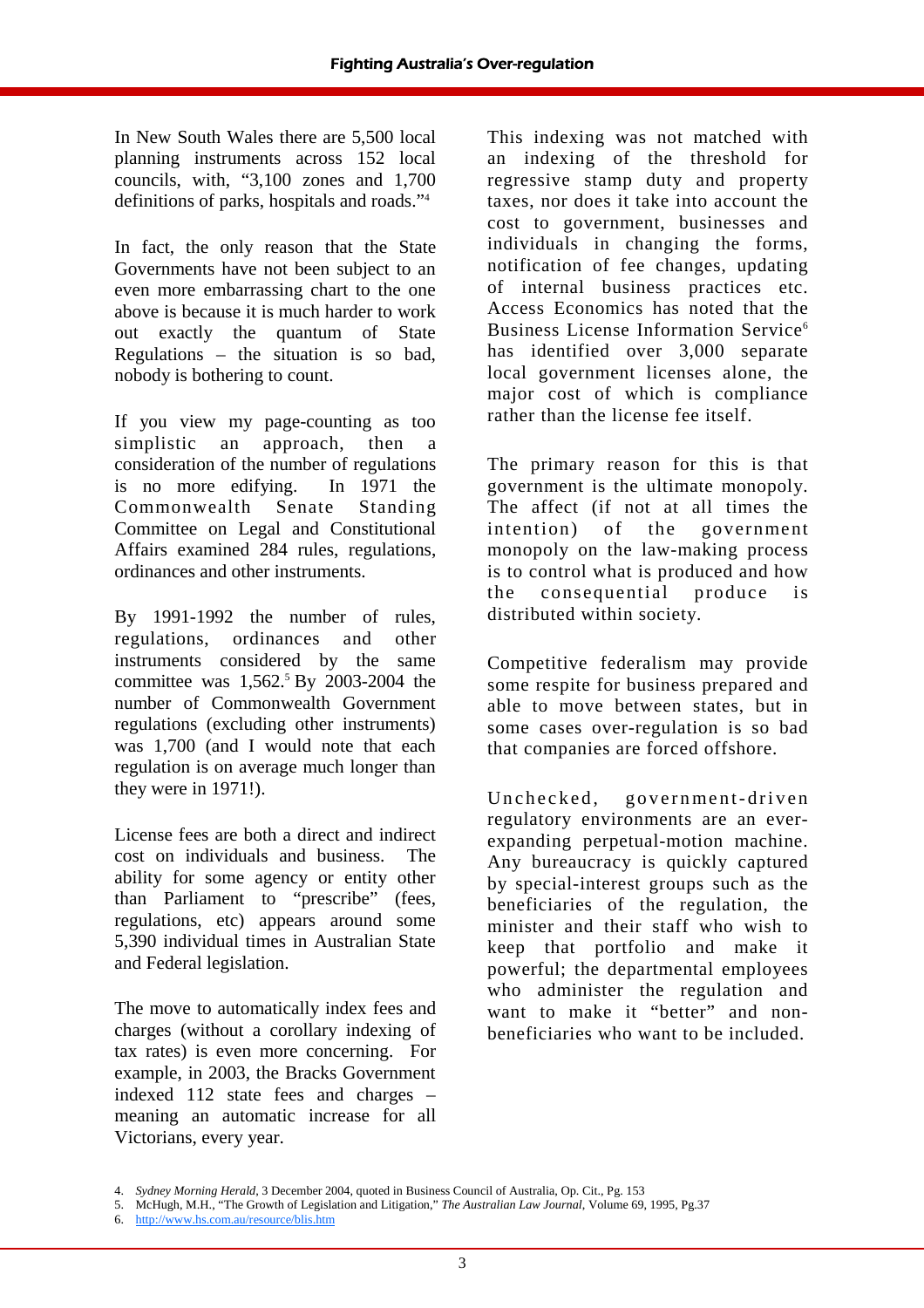## The Real Costs of Regulation

Regulations are, in reality, a hidden tax on all Australians. Superfluous regulatory burdens add to the cost of hiring workers, reduce competitiveness, increase the price of products and services for all Australians, get in the way of job growth and send jobs overseas.

Indeed, ANU Professor Geoff Brennan has detailed in his studies the political economy of regulation, and the propensity for individual ministers to favour regulation (which shifts the cost "offbudget" to individuals and businesses) $\frac{7}{1}$  in an environment where the Expenditure Review Committee and Treasurer are doing their best to reduce the size of the government in general and the budget in particular.

Estimates of the real costs of the regulatory burden on Australians are at least 8% of GDP, ${}^{8}$  representing a cost of some \$16 billion per annum or a cost per Australian of some \$826 every year. This may be a very conservative estimate. In 1998 the OECD has estimated that just for small and medium-sized Australian businesses alone the direct compliance costs of regulation was more than \$17 billion. Include large businesses, families and community organisations in that equation, and the cost to Australia is too high by any standard. U.S. Studies confirm this quantum of regulatory costs – a recent Small Business Administration study costed the annual regulatory burden on the Americans at US\$10,172 per household.<sup>9</sup>

By way of comparison, Australia's total tax take is  $31.5\%$  of GDP<sup>10</sup> - meaning that our regulatory burden is effectively a hidden 25% tax-slug on all Australians. Worse, it is a tax-slug that can not be reduced by one ministry or agency – every branch of executive government, though action or inaction, is in part responsible. Indeed, numerous publications have noted that the regulatory burden can distort rational resource allocation and is an inhibitor of productivity growth. $11$ 

On top of the hidden costs passed on to individuals, families and businesses, government itself must spend significant amounts of taxpayer money supervising these regulations. The Business Council of Australia has calculated the cost for the Commonwealth Government to administer business regulation alone at around \$5 billion a year of taxpayer funds.<sup>12</sup> And then there is the staff to administer the regulations. According to the Productivity Commission, in 2003 Federal Government agencies with explicit regulatory functions employed around 30,000 staff.<sup>13</sup>

The increased volume and obscurity of legislative instruments also means that there is a much greater need for the resources of a more and more specialised legal profession and the judiciary. The ballooning volume of regulation has a direct relation to the ballooning volume of litigation, $14$  which represents a massive cost to society.

<sup>7.</sup> Brennan, G., *The Political Economy of Regulation: A Prolegomenon* in G. Eusepi and F. Schneider (eds) 2004, "Changing Institutions in the European Union: A Public Choice Perspective", Edward Elgar Publishing, Cheltenham, Pg. 72-94.

<sup>8.</sup> See, for example, Access Economics, *Benefits and Costs of Regulations*, Report for the Business Council of Australia, published as an appendices to Business Council of Australia, *Business Regulation Action Plan for Future Prosperity*, *Op.Cit.*

<sup>9.</sup> Cain, W.M., et.al, *The Impact of Regulatory Costs on Small Firms,* Small Business Administration Office of Advocacy, September 2005, available at http://www.sba.gov/advo/research/rs264tot.pdf

<sup>10.</sup> Burn, Peter, *How Highly Taxed Are We? The Level and Composition of Taxation in Australia and the OECD*, CIS Policy Monograph 67, 2004

<sup>11.</sup> Industry Commission, *Regulation and its Review 1995–96*, AGPS, Canberra.;

Productivity Commission 1996, *Stocktake of Progress in Microeconomic Reform*, AGPS, Canberra; Bell, C. 1996, *Time for Business*, Report of the Small Business Deregulation Task Force, Department of Industry, Science and Tech nology (037/96), Canberra.

<sup>12.</sup> Business Council of Australia, *Op. Cit.*, Pg.13.

<sup>13.</sup> Speech by Garry Banks, 2 October 2003

<sup>14.</sup> Estey J., of the Supreme Court of Canada, in his 1984 address at an international symposium on *The Role of the Legal Profession in the Twenty-First Century* organised by the Law Society of British Columbia.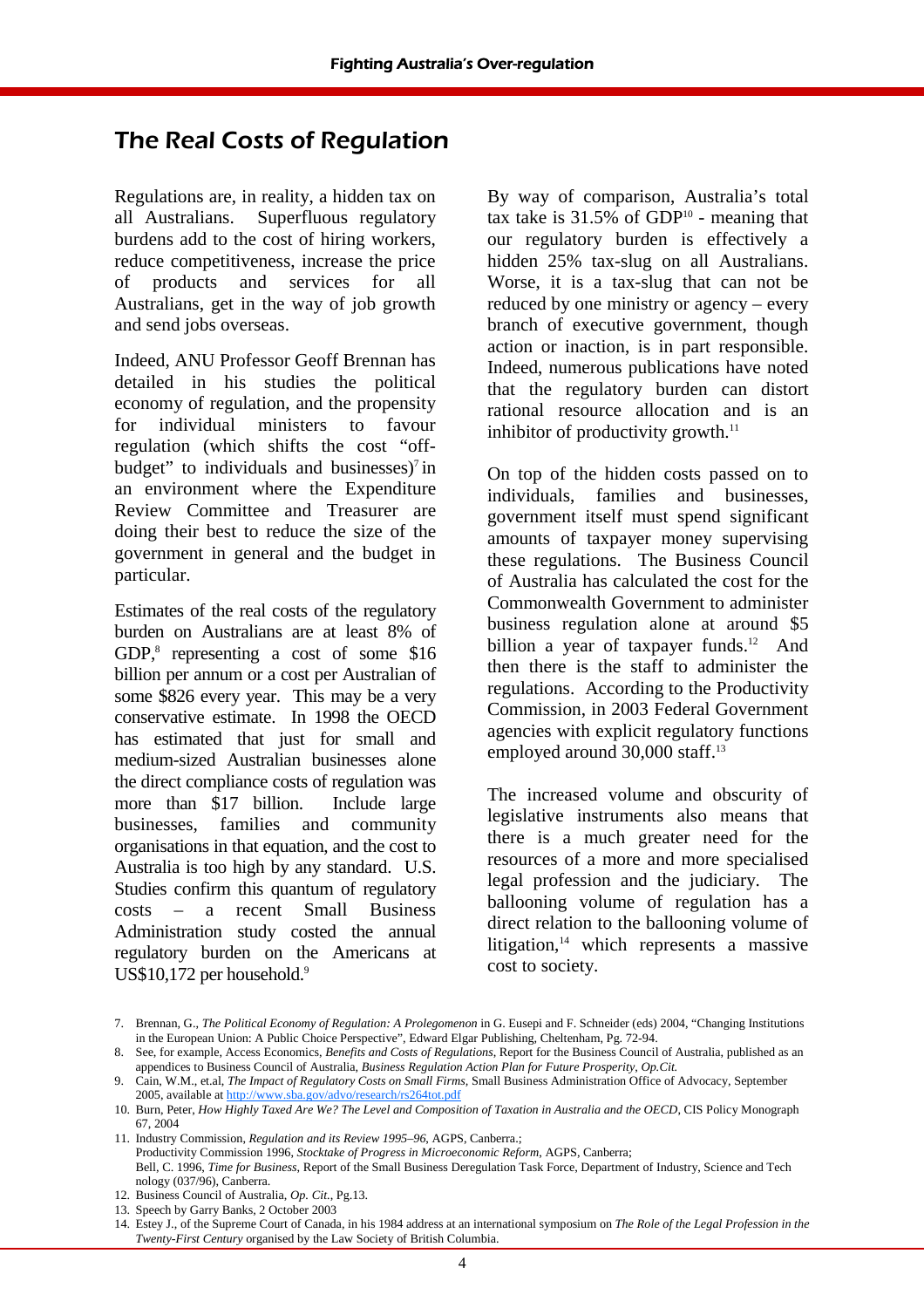Perhaps more importantly, the increasing complexity of legislation not only multiplies the demand for increasingly specialised legal interpretation, but it decreases access to our rules for ordinary citizens.

Whether or not it is written in plain English, or available on websites, modern law either can not be found within the mountains of other legislation or can not be understood without an encyclopaedic knowledge of other interacting legislation

# Action plan to reduce the regulatory burden

I propose a seven-point plan to reduce the size of government and the imposition on ordinary Australians:

- 1. Extend the judicial doctrine of desuetude to so that legislation and other regulations which have been unused or brazenly unenforced for many years can be permanently struck down by the judicature;
- 2. Set regulatory and legislative budgets for all government departments;
- 3. Introduce a sunset clause on all new legislation and regulation;
- 4. Radically revamp the Office of Regulation Review within the productivity commission, giving it sweeping new powers and mandating that it:
	- Audit the regulatory impact statements for all new bills, delegated legislation and other regulations with a stronger emphasis on cost-benefit analysis;
	- Refer any regulation which fails either the cost-benefit analysis or the regulatory budget back to Parliament; and
	- Commence a long-term rolling-review of all existing regulations with reference to regulatory cost-benefit analysis and the legislative budgets;

and regulation. This can not be a good thing for our society or for the institution of democracy.

The combined cost to those regulating, those being regulated and the legal mechanisms which act as umpire will never be known. However, we can be certain regulation is both a significant cause of direct tax and the major indirect tax on all Australians, representing a cost of tens of billions of dollars each year.

- 5. Allow business and community organisations the right to challenge the efficacy of existing regulations by requesting a review by the Office of Regulation Review;
- 6. Increase the House and Senate quorum requirements for debate of legislation so that Parliament can not pass legislation by auto-pilot; and
- 7. Amend the State and Federal Acts Interpretation Acts to remove changes which allow courts recourse to extrinsic materials to determine the intention of Parliament.<sup>15</sup>
- **1. Extend the judicial doctrine of desuetude to so that legislation and other regulations which have been unused or brazenly unenforced for many years can be permanently struck down by the judicature;**

*Lex aliquando dormit, moritur numquam*  (Law sometimes sleeps, never dies) Motto of John Broughton of Broughton, 17th c.

Why do Acts like the *Bounty (Bed Sheeting) Act 1977, Bounty (Printed Fabrics) Act 1981,* and the *Bounty (Citric Acid) Act 1991* still sit on our books of legislation? Why haven't they been repealed along with a big slab of the other 1,800 or so commonwealth Acts currently in force?

<sup>15.</sup> See for example the 1984 insertion of S.15AB of the Acts Interpretation Act 1901 (Cth), S.35(b) of the Victorian Interpretation of Legislation Act 1984 and S.19 of the Interpretation Act 1984 (WA)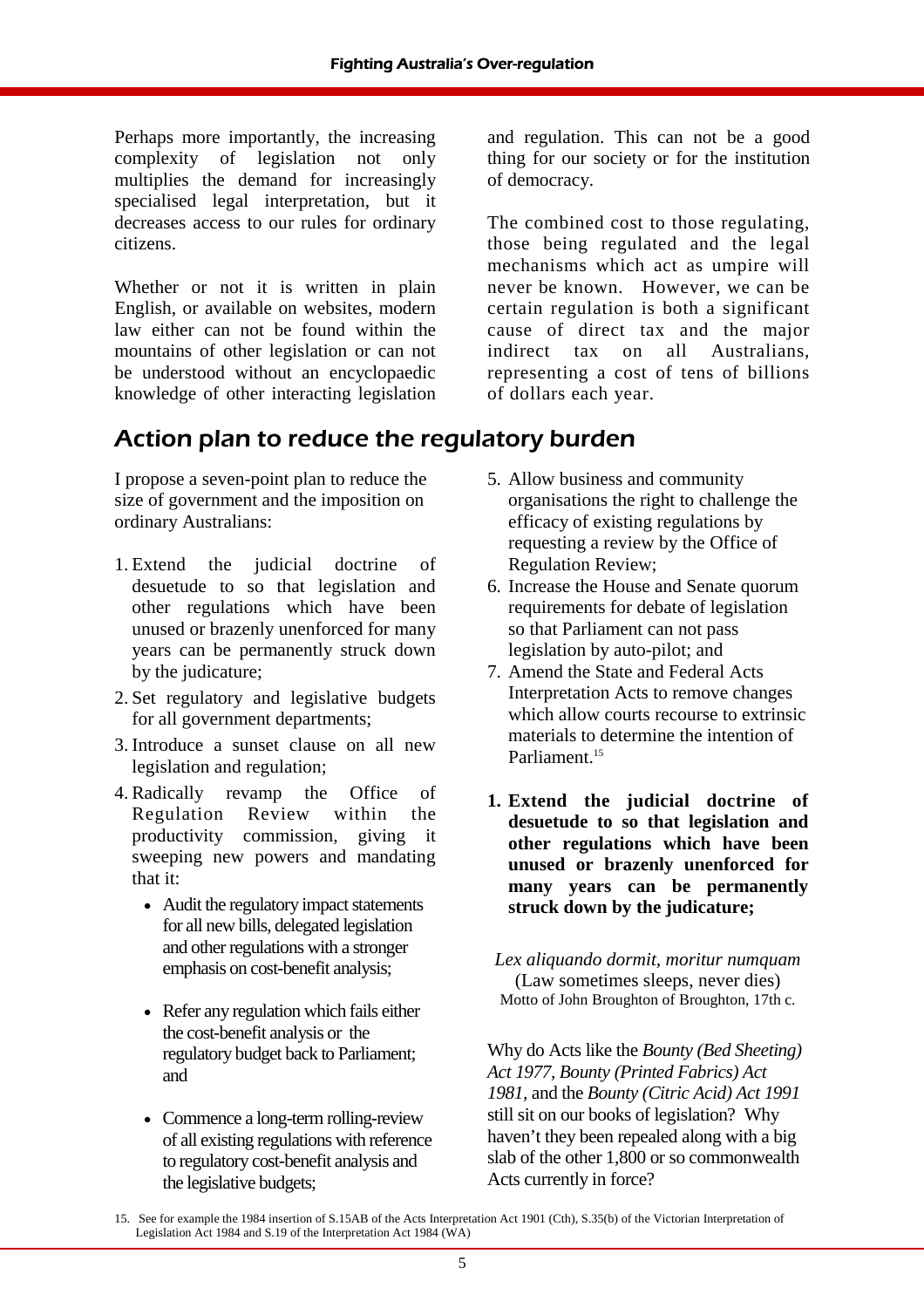Even an unused legislative instrument adds to the compliance costs for business – as it must be considered and discounted from their "regulatory compliance programme."

This doctrine is not commonly understood to be a part of the common law, and so a statute continues in force, until repealed by parliament, however long the time may have been since it was known to have been actually enforced. $16$  There is however some precedent for the principle, and at times the Latin maxim "jus incognitum" or "unknown law" has been used to strike down obscure and obsolete laws by the courts.

Expanding the doctrine of desuetude would give judges the ability to strike down old, unused legislation as no longer  $law - of course$ , the guidelines for this should be quite strict, so that activist judges can not use the principle to strike down legislation merely because they do not like it. I am fully aware of the irony that in order to enable this doctrine to be introduced, a new act of Parliament would have to be passed. I undertake to help the drafters make it as short as possible.

#### **2. Set regulatory and legislative budgets for all government departments;**

Every government department should have a strict, decreasing, regulatory budget – measured both by quantum and burden of regulation. Any department which goes over their budget would be prohibited from introducing new regulations until they find old regulations to remove. The annual budget for each department would force a decrease in the overall regulatory burden each year.<sup>17</sup>

#### **3. Introduce a sunset clause on all new legislation and regulation;**

All regulation should have a "sunset clause" upon which that regulation is either reaffirmed by an action of parliament (in the case of legislation), or an action of the responsible minister (in the case of delegated legislation) or it ceases operation.

The first major experiment in sunset clauses was by the Republican Party Controlled U.S. Congress in the mid  $1990$ 's,  $^{18}$  however this bill did not propose mandatory sunsetting. It has also recently been debated in the last British general elections.

Sunset clauses force parliament to consider whether a rule is still doing its job well, needs to be revamped or is no longer relevant. Sunset clauses should set specified timeframes and a methodology for the sunset review.

- **4. Radically revamp the Office of Regulation Review within the productivity commission, giving it sweeping new powers and mandating that it :**
- Audit the regulatory impact statements for all new bills, delegated legislation and other regulations with a stronger emphasis on cost-benefit analysis;
- Refer any regulation which fails either the cost-benefit analysis or the regulatory budget back to Parliament; and
- Commence a long-term rolling-review of all existing regulations with reference to regulatory cost-benefit analysis and the legislative budgets;

Technically, all submissions to Cabinet involving new or amended regulation that would affect business have required Regulation Impact Statements (RIS) since 1986.

<sup>16.</sup> *R v London County Council; Ex parte Entertainments Protection Assn Ltd* [1931] 2 KB 215.

<sup>17.</sup> This action-point reflects policy developments by both the British Labor and Conservative parties in recent years.

<sup>18.</sup> Regulatory Sunset and Review Act of 1995 (H.R. 994).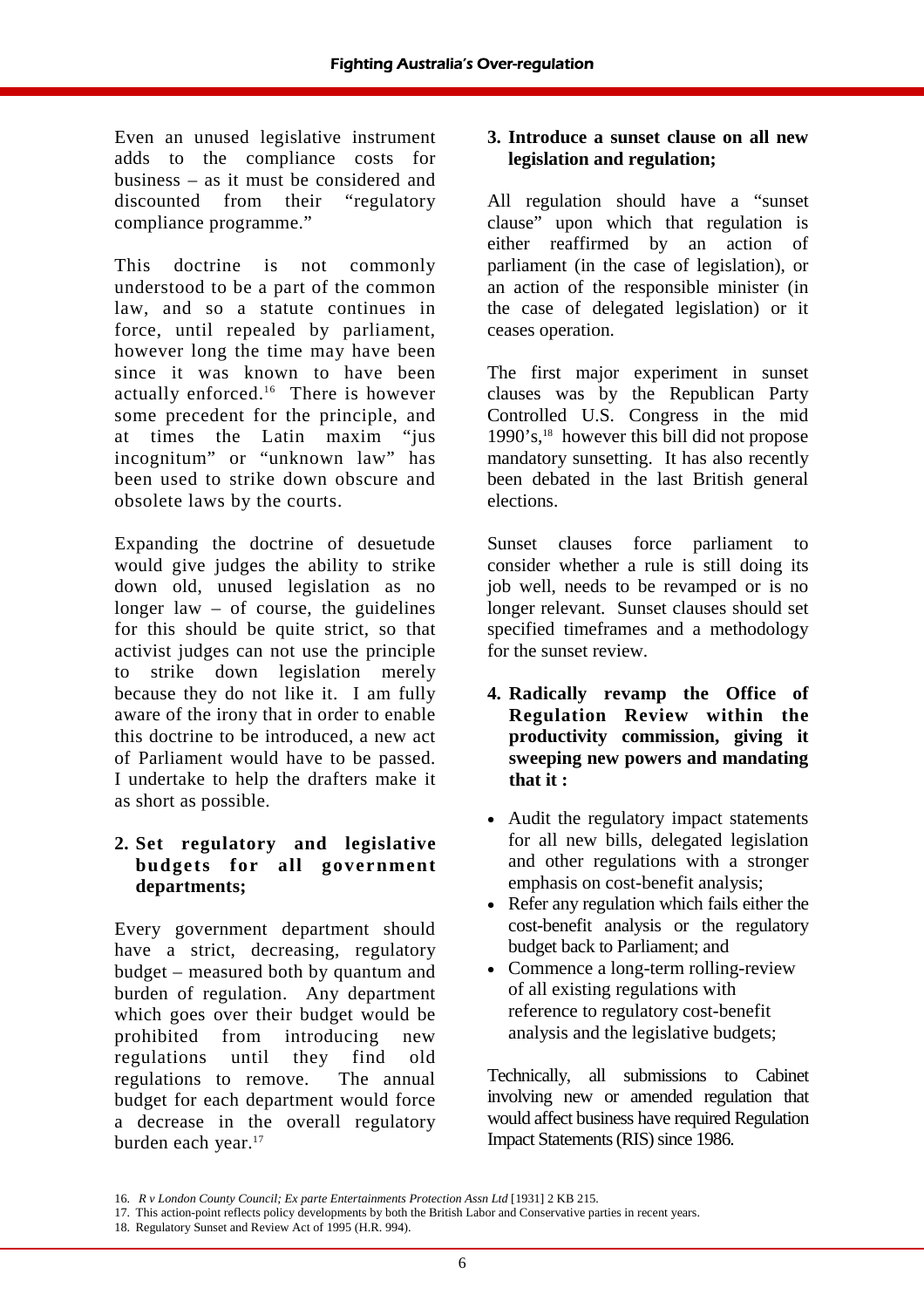The Office of Regulation Review advised that in 2003-2004, only 7% (or 114) of the 1,700 Australian Government regulations were required to have a RIS. Worse, even when completed, RIS' all too often are merely used to justify a new regulation instead of as a tool to measure and balance the costs and benefits.

Regulation Impact Statements should be a mandatory process which forces a real measure of the costs and benefits of regulation. Regulations that fail the test should be referred back to Parliament or the relevant Minister.

**5. Allow business and community organisations the right to challenge the efficacy of existing regulations by requesting a review by the Office of Regulation Review** 

Greater transparency with respect to regulation helps avoid regulatory failures and improve policy development.<sup>19</sup> Ordinary business and community groups should be able to challenge the efficacy of legislation and rules by requesting a costbenefit analysis of old regulations.

#### **6. Increase the quorum requirements for debate of legislation so that Parliament can not pass legislation by auto-pilot;**

The Constitution permits Parliament to set the quorum for each chamber.<sup>20</sup> Ouorum for the exercise of powers is currently set to one-fifth of the total membership (thirty) for the House of Representatives<sup>21</sup> and one fourth of the total membership for the Senate (nineteen).<sup>22</sup> It has become practice to ignore the quorum requirements during debate unless quorum

is called – meaning that debates occur with only a handful of Members or Senators in the respective chamber.

The mandatory quorum requirements set out in legislation are not onerous – but rather foresee a minimum participation in the debate process for bills to become law.

We currently have the preposterous situation where the potential number of speakers on pieces of legislation is almost endless, but nobody has to listen to them! I propose that the number of speakers on any piece of legislation be limited to (say) ten per party, but that quorum be enforced strictly throughout the legislative process.

**7. Amend the State and Federal Acts Interpretation Acts to remove changes which allow courts recourse to extrinsic materials to determine the intention of Parliament.** 

The use of extrinsic materials – such as Parliamentary debates, explanatory memoranda, Parliamentary committee reports and the like – to interpret legislation increases the burden of regulation. Like the legislative digests, the Commonwealth Hansard has recently ended consecutive numbering of Hansard, but in 2003 there were 24,578 pages of Hansard, not including the Hansards of the many Senate, House and Joint Committees.

By explicitly declaring these as tools in the interpretation of statutes, these tens of thousands of pages are added on top of the tens of thousands of pages of legislation and regulations which must already be considered.

<sup>19.</sup> OECD, *Regulatory Polices in OECD Countries, From Intervention to Governance*, OECD Reviews of Regulatory Reform, 2002, Paris, See eg. Pg. 65

<sup>20.</sup> House of Representatives, Chapter I, Part III, Plac. 39; Senate Chapter I, Part II, Plac. 22

<sup>21.</sup> House of Representatives (Quorum) Act 1989 – S.3

<sup>22.</sup> Senate (Quorum) Act 1991 – S.3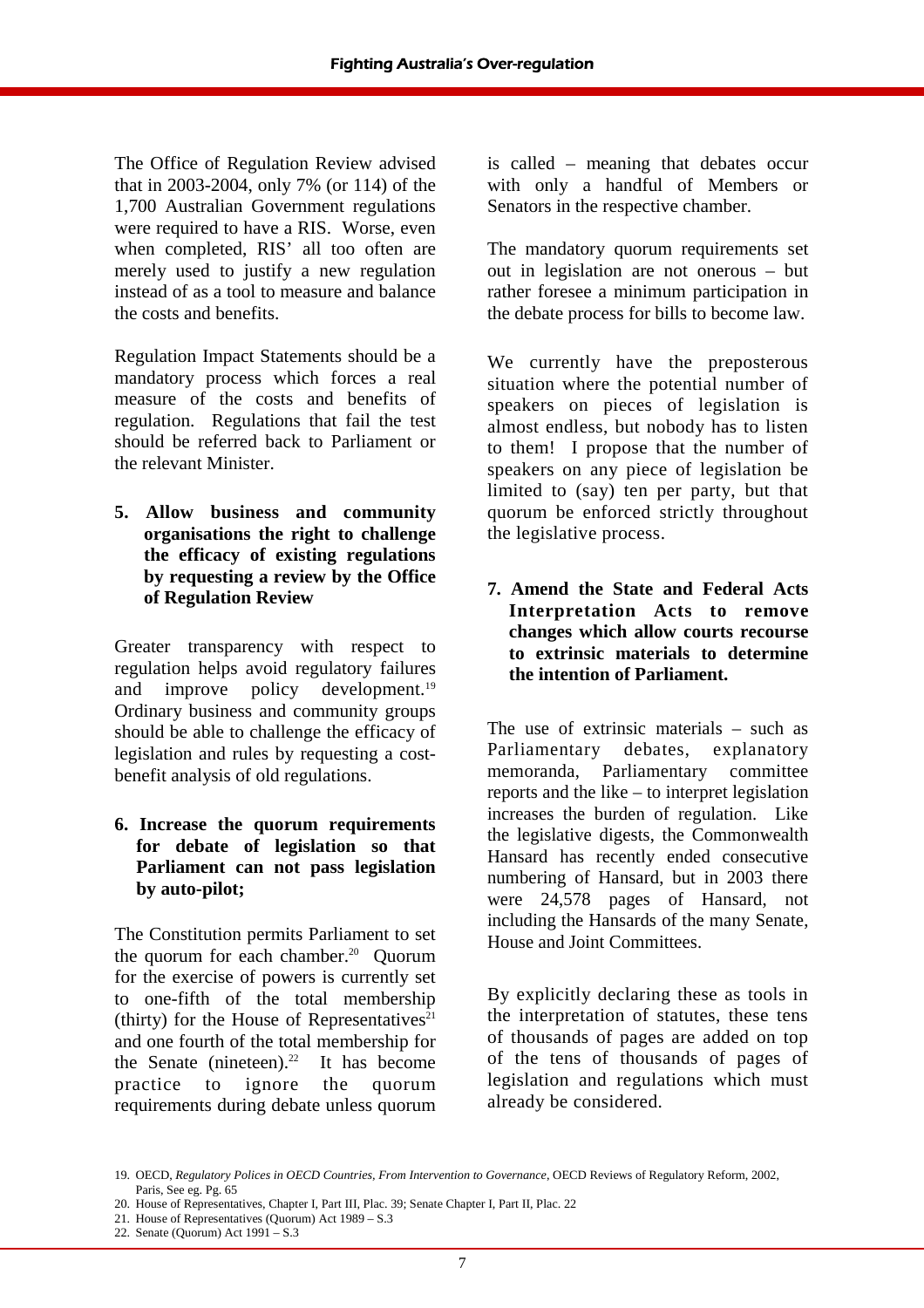In the words of The Honourable Justice Callaway, the use of extrinsic materials ensures that, "Cases take longer to prepare and to argue. Judgements take longer to write. Justice delayed is justice denied."<sup>23</sup>

It is possible that occasionally such interpretative provisions prevent a mischief not envisioned by the legislature.

More often than not, the reverse will be true – plain meaning will be abrogated, sloppy drafting rewarded and complexity increased.

# Conclusion

Most pieces of regulation do aim to get rid of real problems in our society. This misses the point. In a free and open society government should not be the solution of first resort. Indeed, open societies should be measured by the proportion of our lives that are free from government control – not how much is minutely regulated.

The dead hand of government is heaviest when weighed down with myriad legislation, regulation and delegated rulemaking. Open economies are a prerequisite for open societies. We must open our economy by removing the oppressive burden of regulation.

It is time to cut government down to size.

<sup>23.</sup> From the edited version of an oral presentation by the Hon. Justice Frank Callaway of the Victorian Court of Appeal at the conference on Working with Statutes held under the auspicesof the New South Wales Bar Association and the Australian Bar Association in Sydney on 18th-19th March 2005.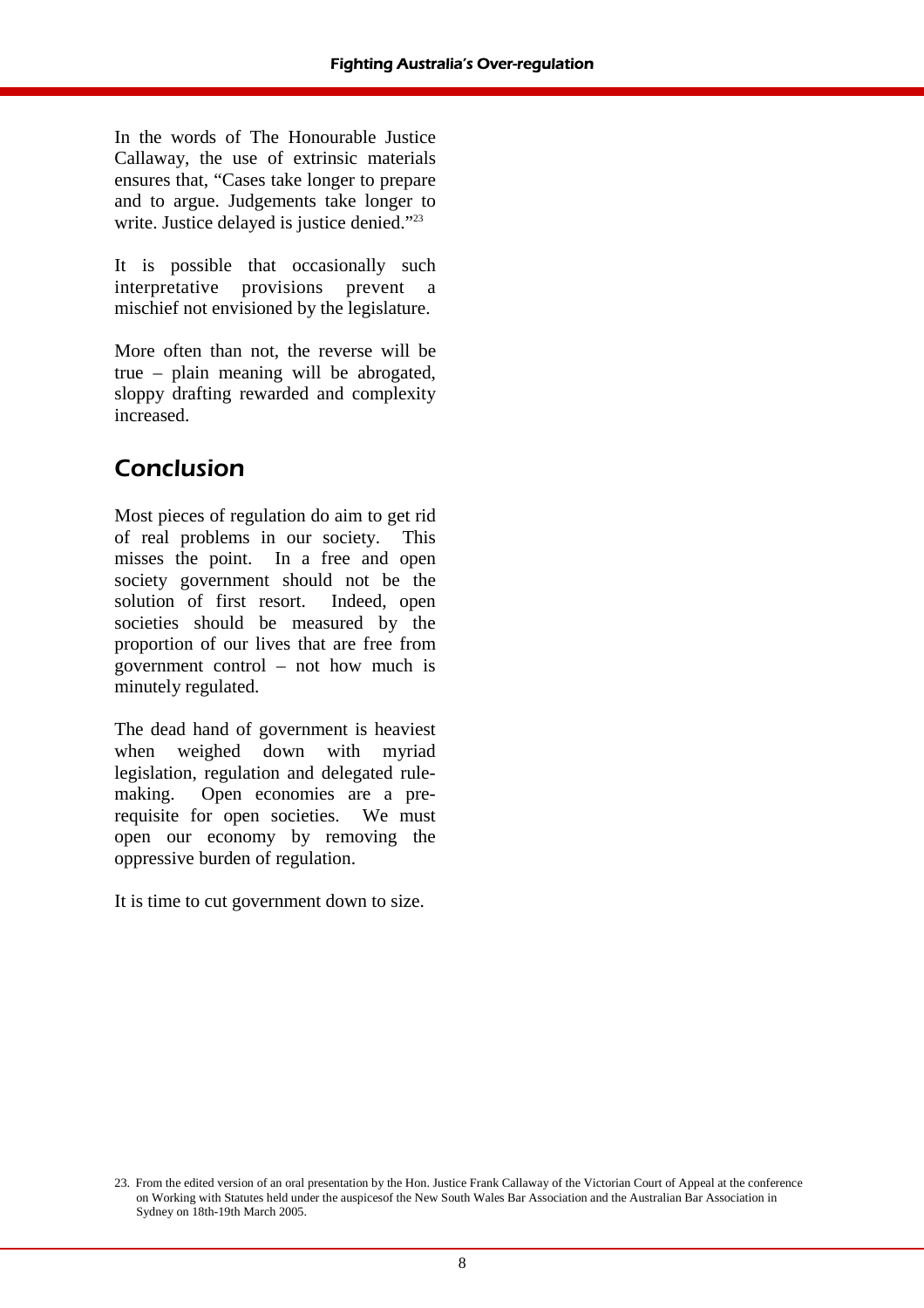### Selected Bibliography

Bell, C. 1996, *Time for Business*, Report of the Small Business Deregulation

Task Force, Department of Industry, Science and Technology (037/96), Canberra.

Brennan, G. 2004, 'The Political Economy of Regulation: A Prolegomenon' in G. Eusepi and F. Schneider (eds) 2004, *Changing Institutions in the European Union: A Public Choice Perspective*, Edward Elgar Publishing, Cheltenham, pp. 72-94.

Business Council of Australia, *Business Regulation Action Plan for Future Prosperity*, 23 May 2005.

Cain, W.M., et.al, *The Impact of Regulatory Costs on Small Firms,* Small Business Administration Office of Advocacy, September 2005, available at http://www.sba.gov/advo/research/rs264tot.pdf

Industry Commission, *Regulation and its Review 1995–96*, AGPS, Canberra.

McKinley, Vern, *Sunrises without Sunsets: Can Sunset Laws Reduce Regulation?* "Regulation: The Cato Review of Business and Government," 1995, Vol.18, No. 4., Washington D.C.

OECD, *Regulatory Polices in OECD Countries, From Intervention to Governance*, OECD Reviews of Regulatory Reform, 2002, Paris.

Productivity Commission 1996, *Stocktake of Progress in Microeconomic Reform*, AGPS, Canberra

Thompson, Elaine, *Australian parliamentary democracy after a century: What gains, what losses?* "Vision in hindsight: Parliament and the Constitution," Paper No. 4, 2000